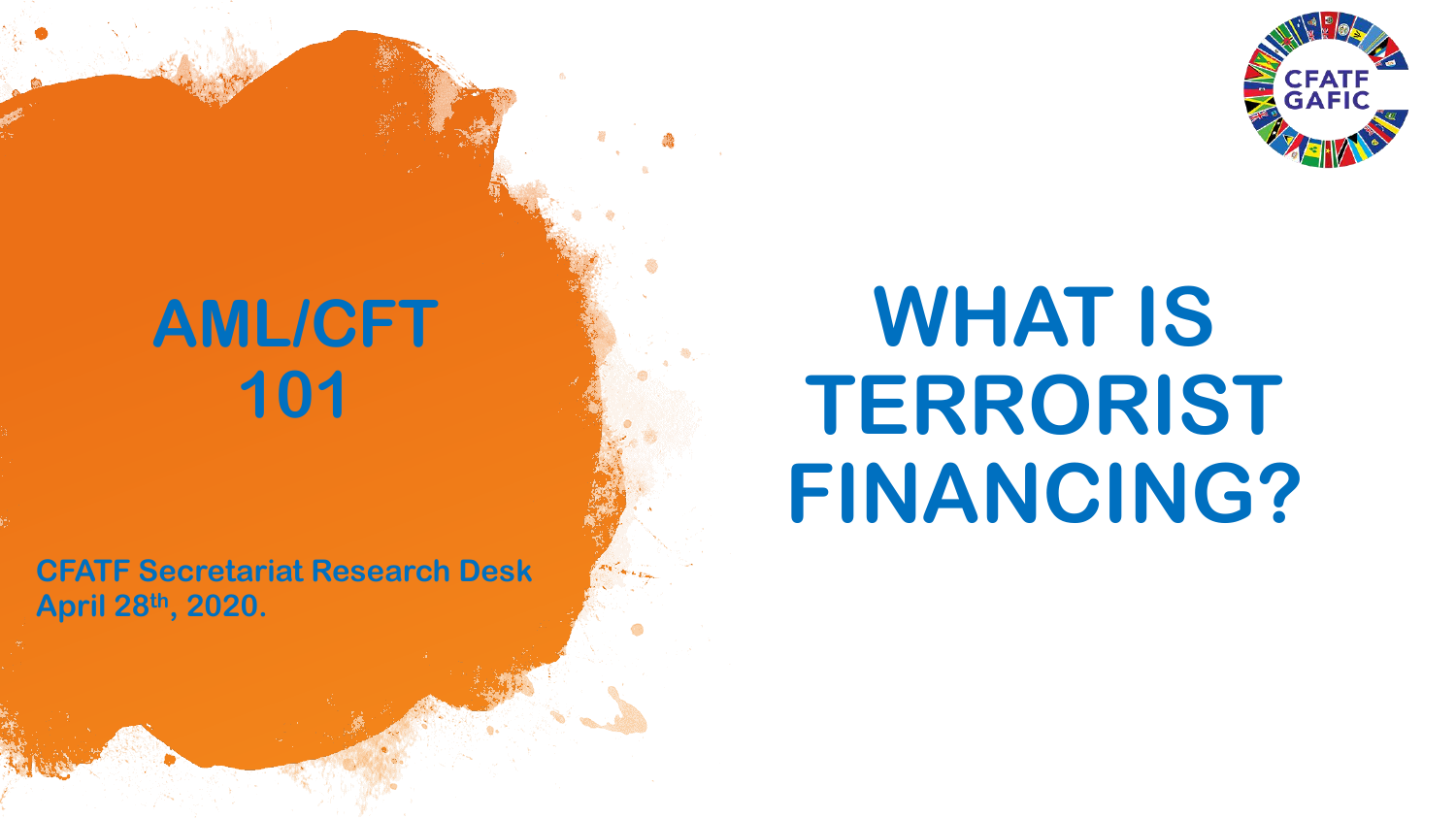

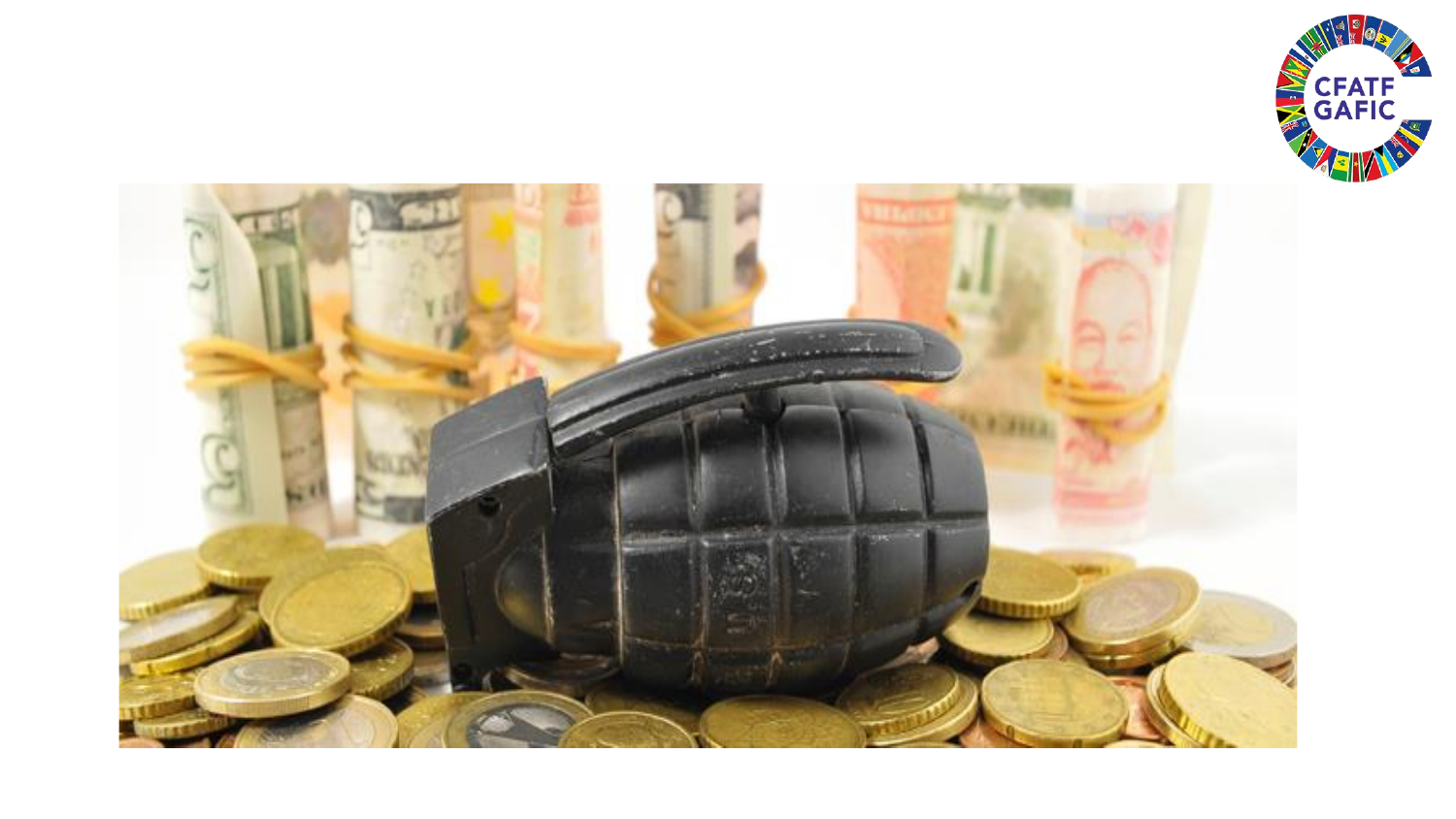

## **What is Terrorist Financing (TF)?**

**"Terrorist financing is the financing of terrorist acts, and of terrorists and terrorist organisations."**

**-The Financial Action Task Force (FATF)**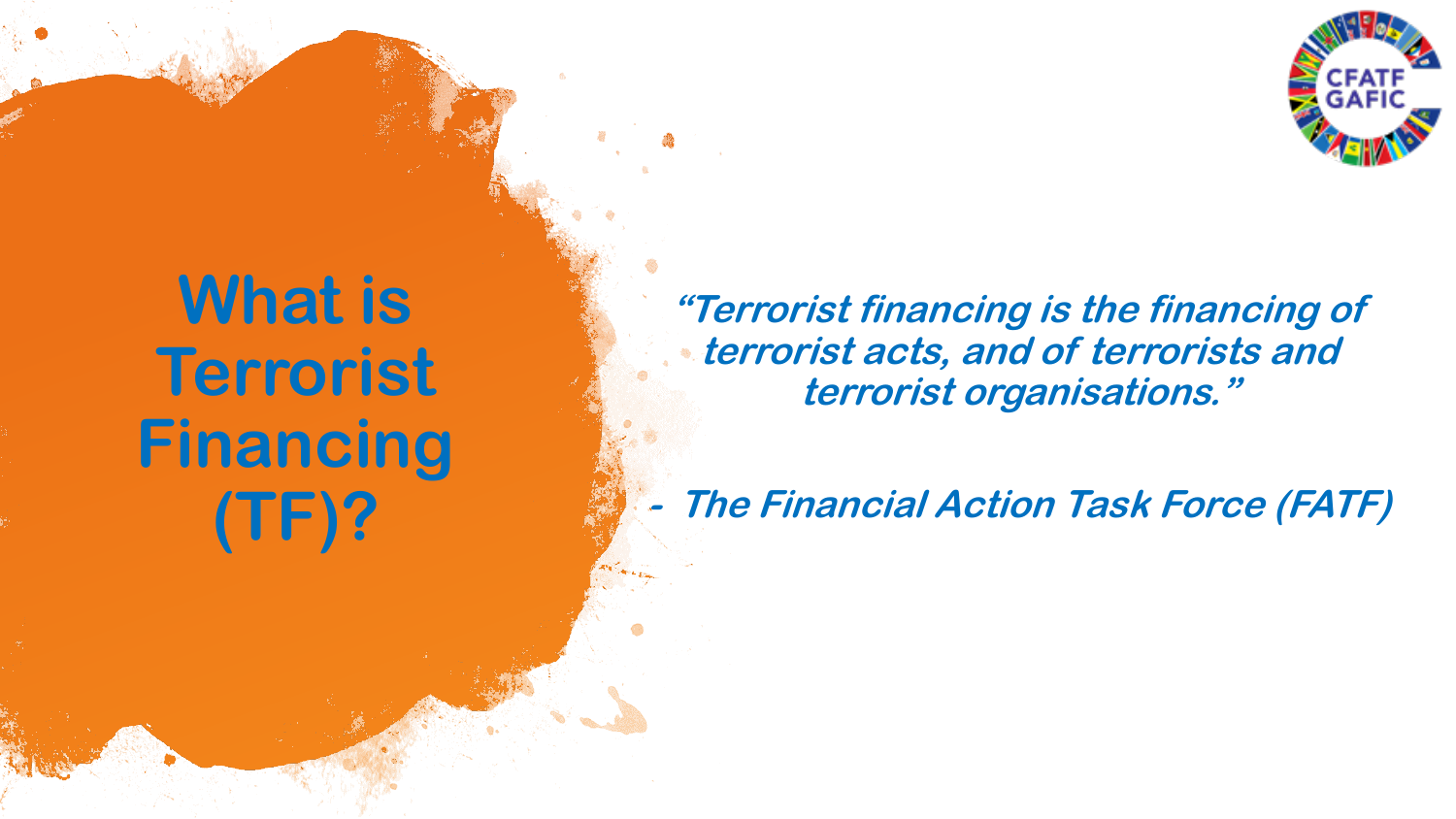# **What is a terrorist act?**

#### **A terrorist act is one which:**



**! Constitutes an offence within the scope of, and as defined in any one of ten (10) treaties.\***

**! Participates as an accomplice in terrorist acts.**

**! Any other act intended to cause death or serious bodily injury to a civilian, or to any other person not taking an active part in the hostilities in a situation of armed conflict.**

**! The purpose of such acts is to intimidate a population, or to compel a Government or an international organisation to do or to abstain from doing any act.**

**Source: FATF Recommendations, 2012 (Updated June 2019).**

**\*See page [125](about:blank) of the FATF Recommendations).**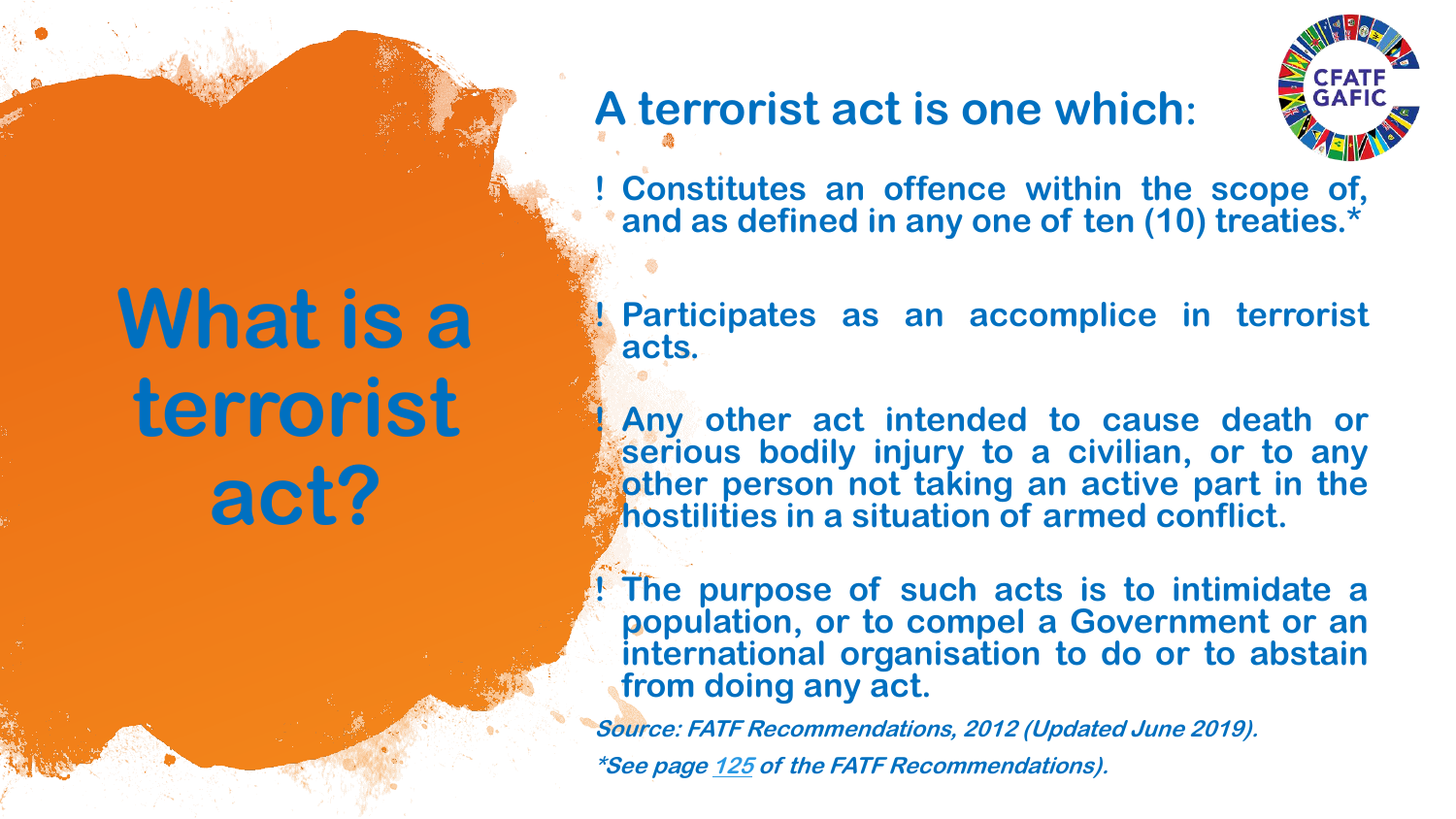# What is a **terrorist?**

#### **A terrorist /terrorist organization is a person/group of persons who:**

**! Commits, or attempts to commit, terrorist acts by any means, directly or indirectly, unlawfully and wilfully.**

**! Participates as an accomplice in terrorist acts.** 

**! Organises or directs others to commit terrorist acts.**

**! Contributes to the commission of terrorist acts by a group of persons acting with a common purpose.** 

**Source: FATF Recommendations, 2012 (Updated June 2019).**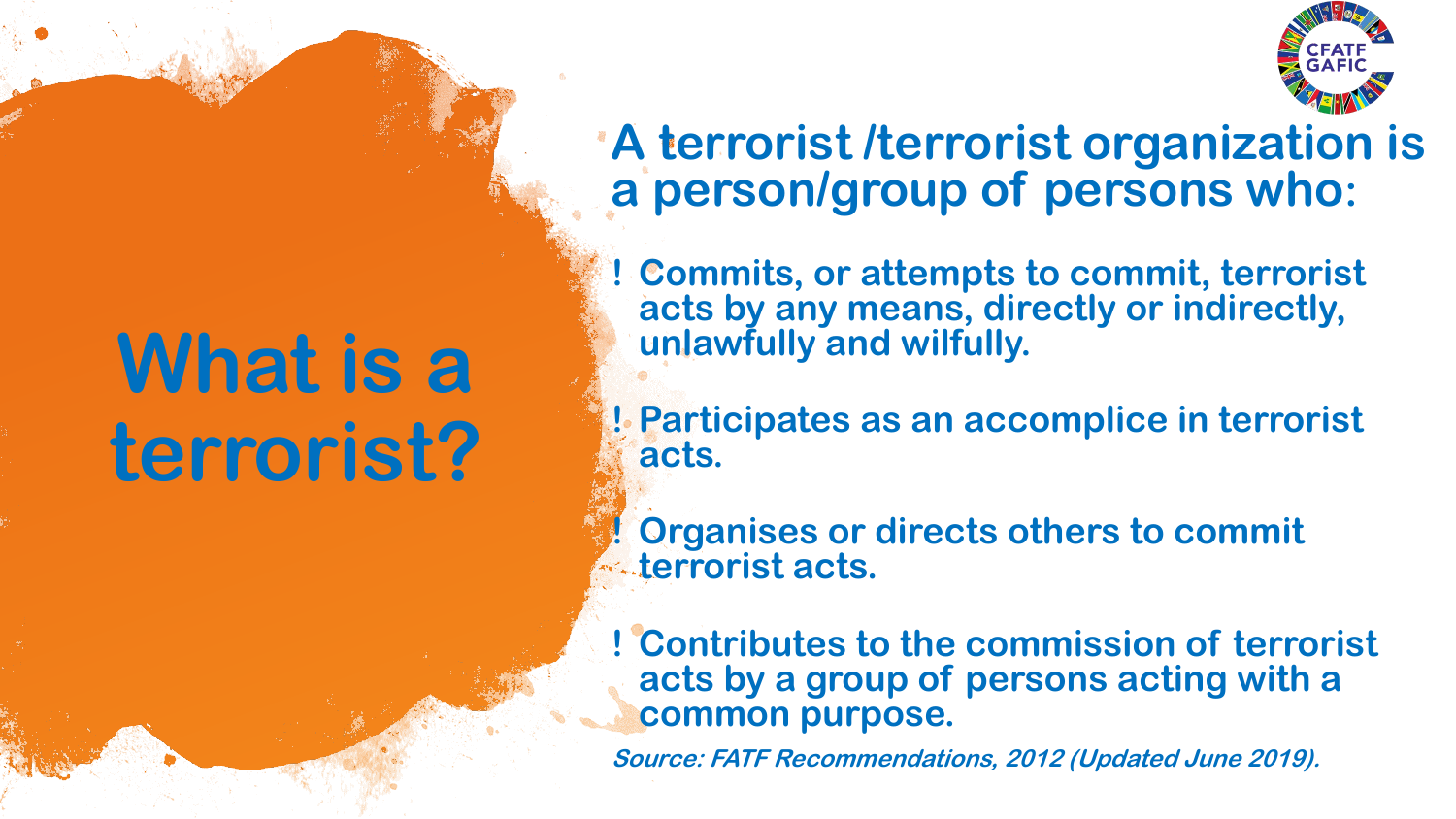

# **Did you know?**

### **In 2018, there were 15,952 deaths from terrorism worldwide.**

**Source: Global Terrorism Index, 2019**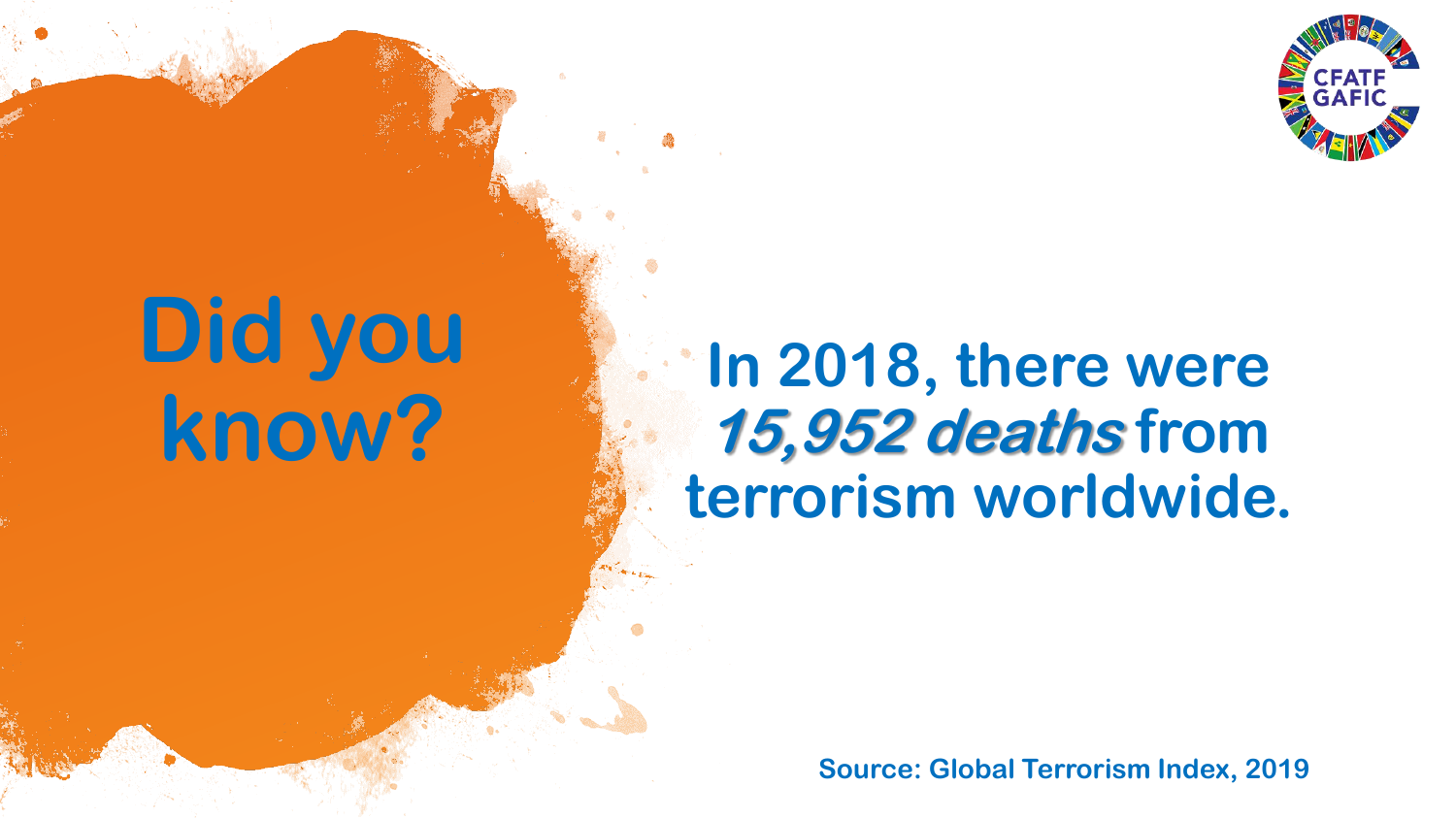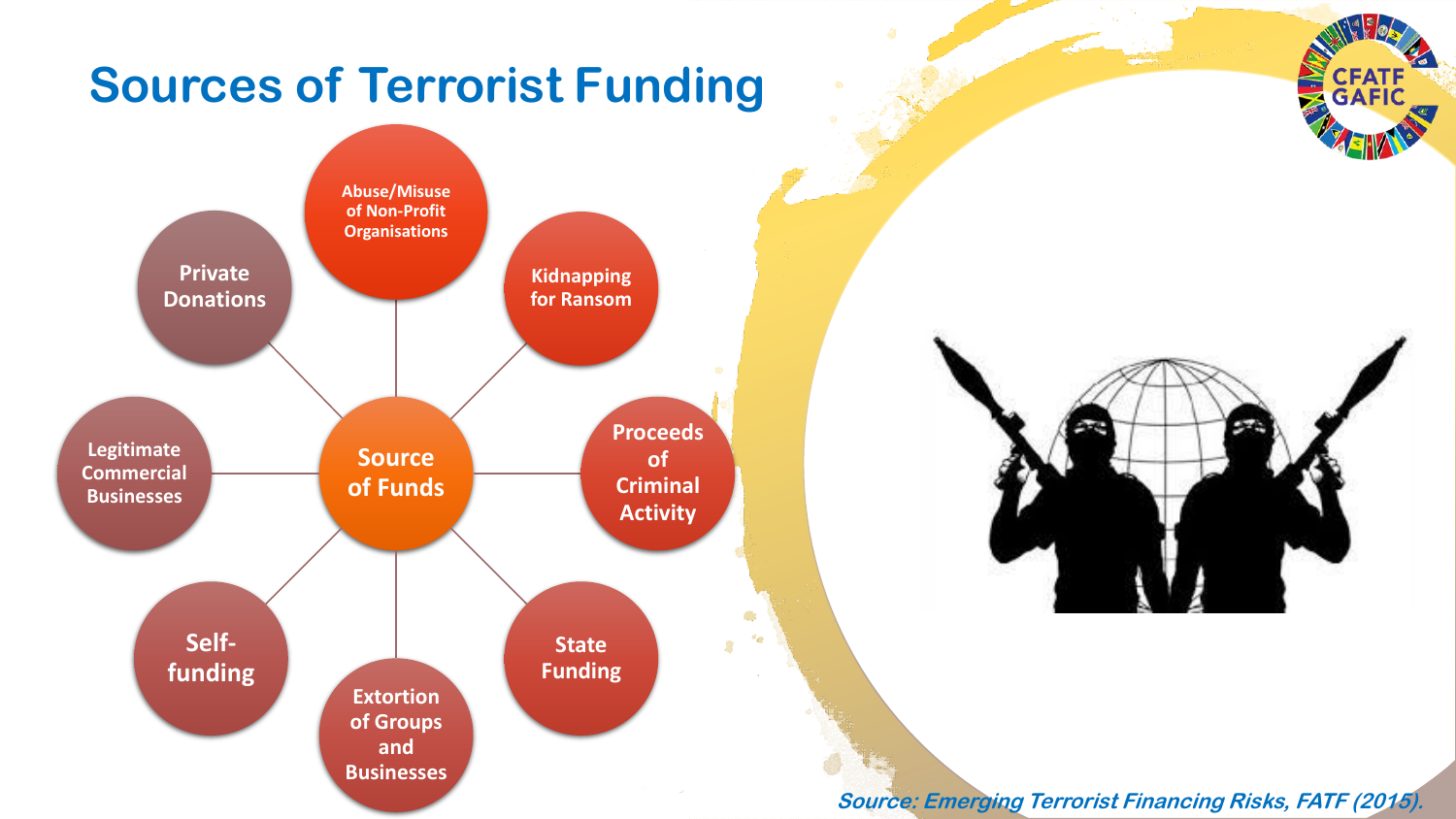



**Physical Transportation of Funds** 

**Informal Value Transfer Systems** 

**Money Value Transfer Services** 

#### **Transfer Funds through Banks**

**Source: Emerging Terrorist Financing Risks, FATF (2015).**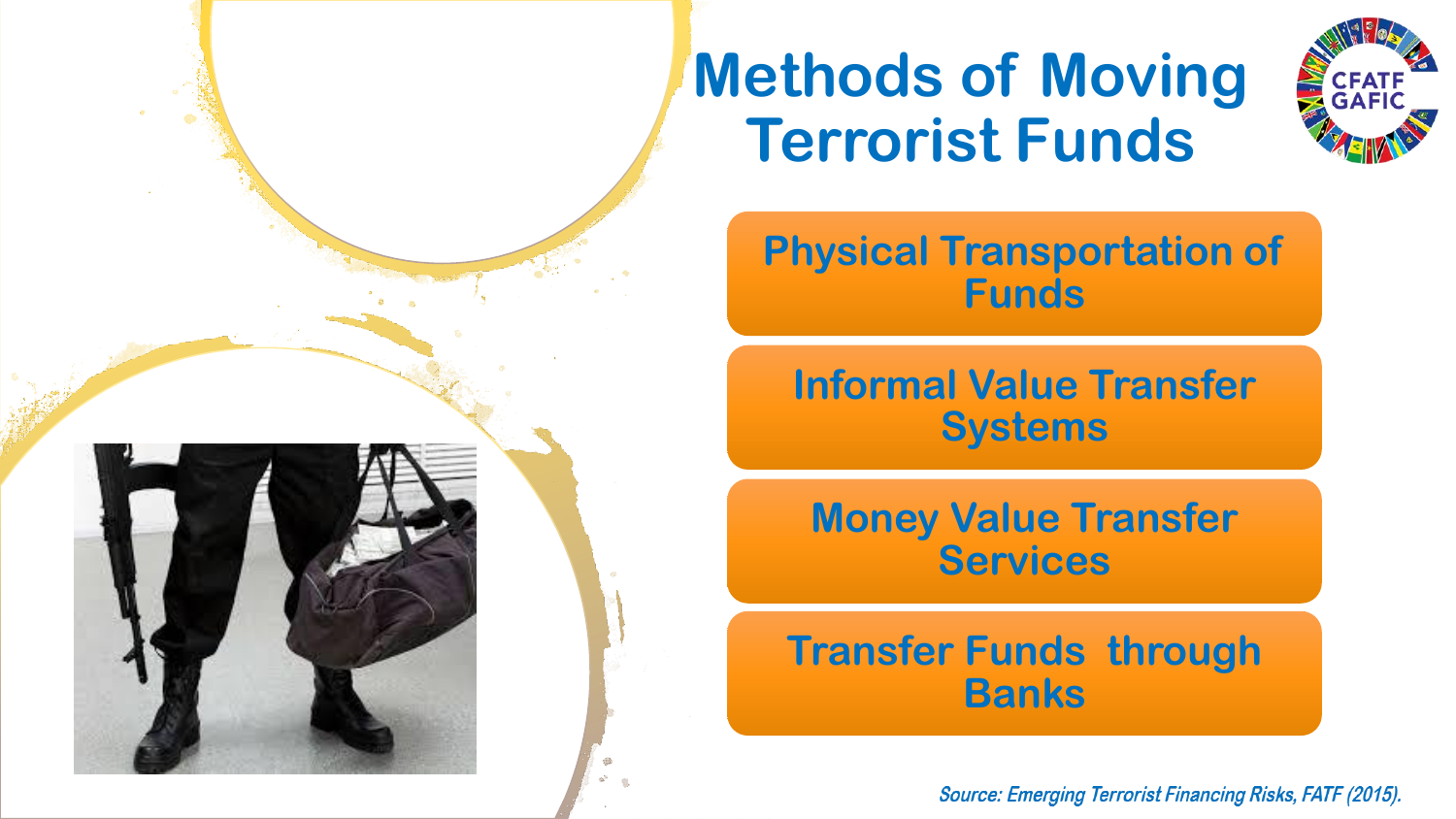### **How Terrorists Use Funds**



**Salaries and Member Compensation** 



**Propaganda and Recruitment**







**Operations**



**Provision of Social Services** 



 $\epsilon_{\alpha}$ 擔



Source: Emerging Terrorist Financing Risks, FATF (2015).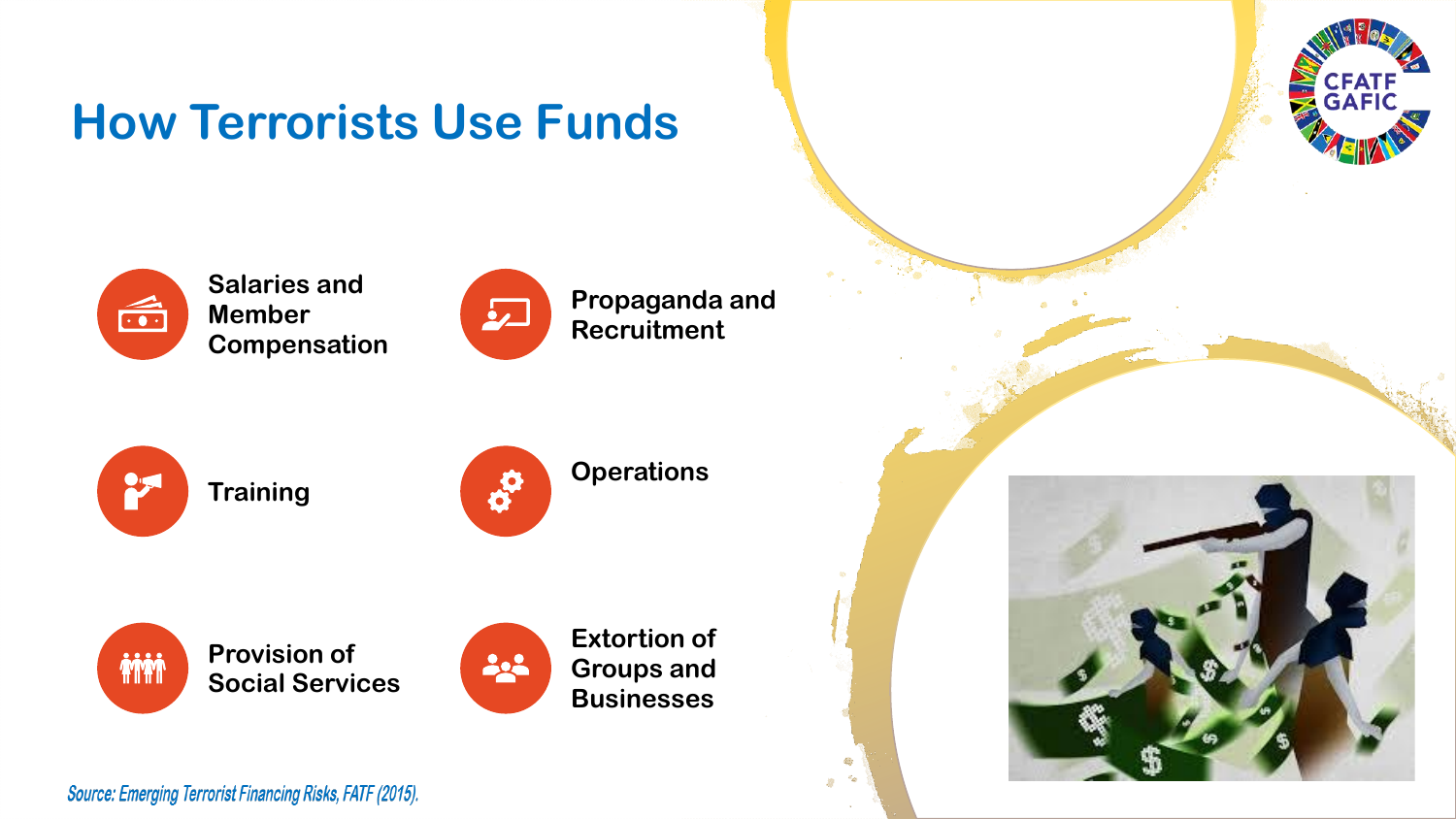

# **Did you know?**

## **The global economic impact of terrorism in 2018 amounted to US\$33 billion.**

**Source: Global Terrorism Index, 2019**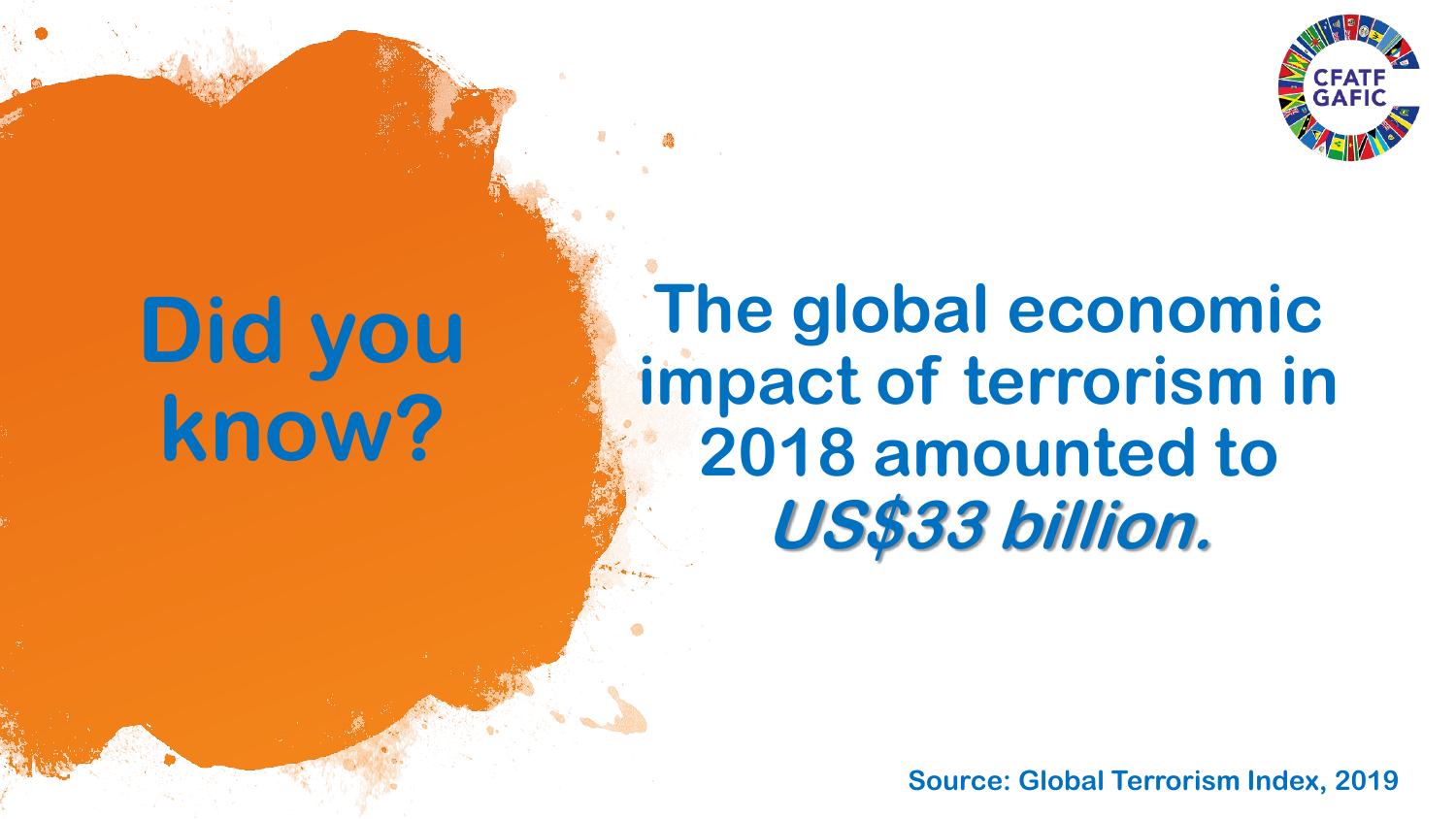

## **Individual Terrorists**

**Lone Actors and Small Cells**

**! They carry out small-scale, asymmetric attacks.**

**! Largely self-funded or funded through close family or friends.**

**! They have only minor financial needs since costs of terrorist attacks are often small.**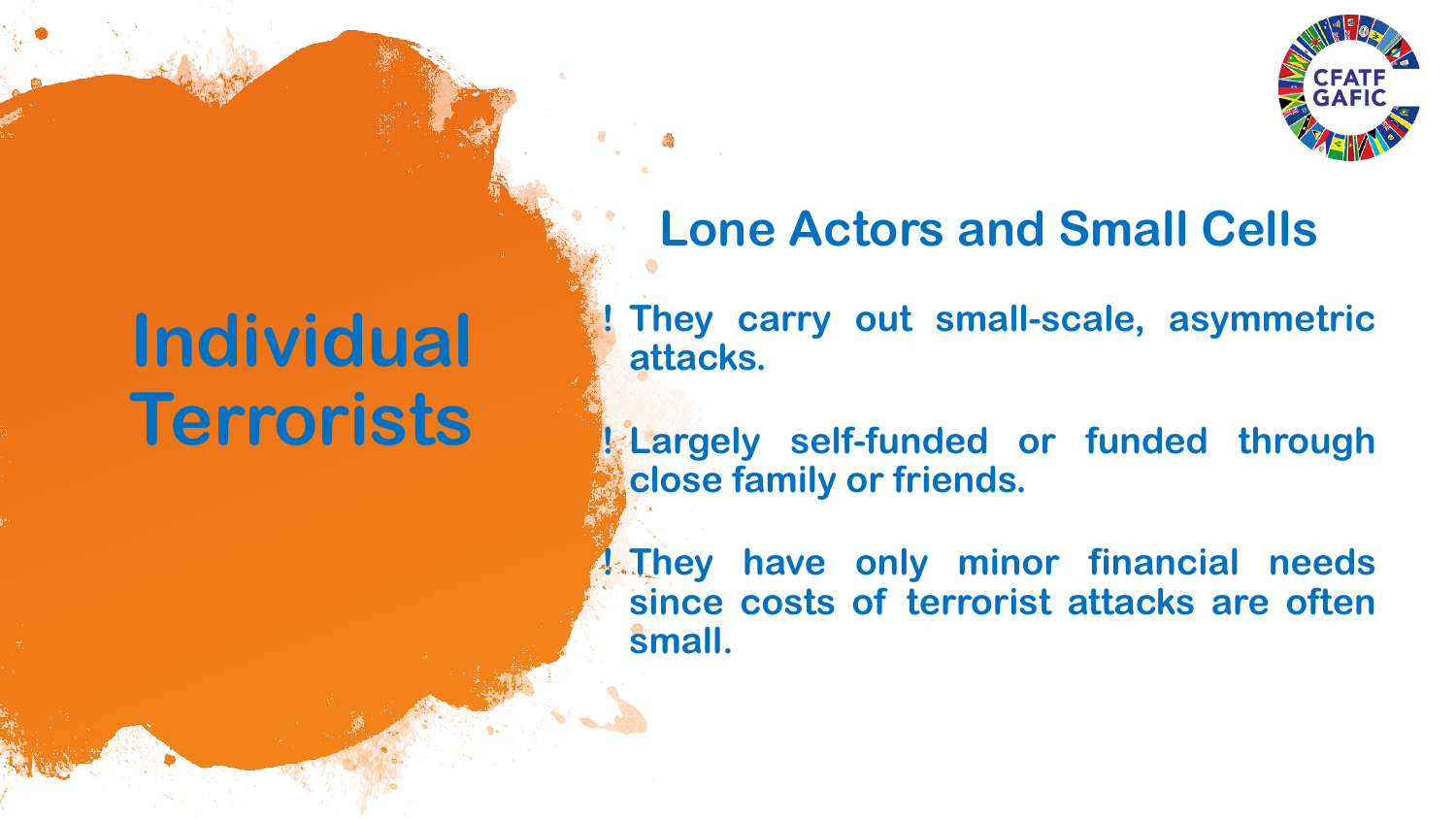## **Foreign Terrorist Fighters (FTFs)**

### **Foreign Terrorist Fighters (FTFs)**

**! Persons who travel to a conflict zone outside their state of residence or origin, for the purpose of the perpetration, planning or preparation of, or participation in, terrorist acts.**

**! They receive terrorist training, including training in armed conflict.** 

**! Some FTFs return to their state of residence or origin from conflict zones abroad, often with training or combat experience.**

**! Their funding needs are generally low.**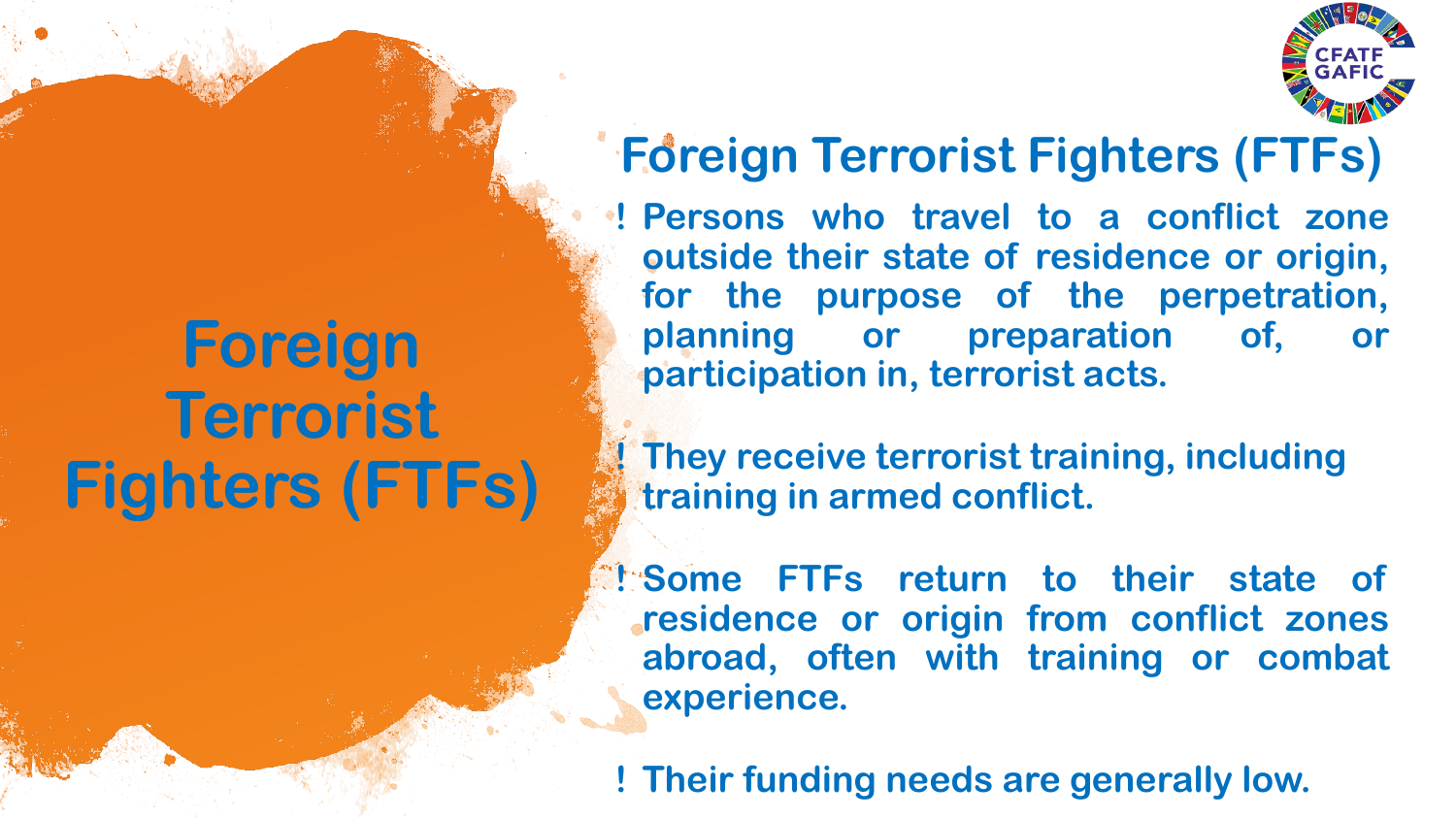

## **Why is Combatting the Financing of Terrorism (CFT) important?**

#### ✓ **One of the most effective methods to fight terrorism.**

- ➢ **Without funding, the activities of terrorists and terrorist organisations are curtailed.**
- ➢ **Planning and execution of terrorist attacks would become difficult to complete.**

#### ✓ **Prevents future attacks.**

- ➢ **Disrupts financial support terrorists need.**
- ➢ **Authorities can track terrorists' financial transactions, purchases and other related activities for investigative and prosecutorial purposes.**

#### ✓ **Countries can better understand their TF risks.**

- ➢ **Countries can develop a stronger counter-terrorist financing regime.**
- ➢ **Understanding the risks allows countries to allocate resources to detect or disrupt terrorist financing.**
- ✓ **Greater protection of human rights and public safety.**